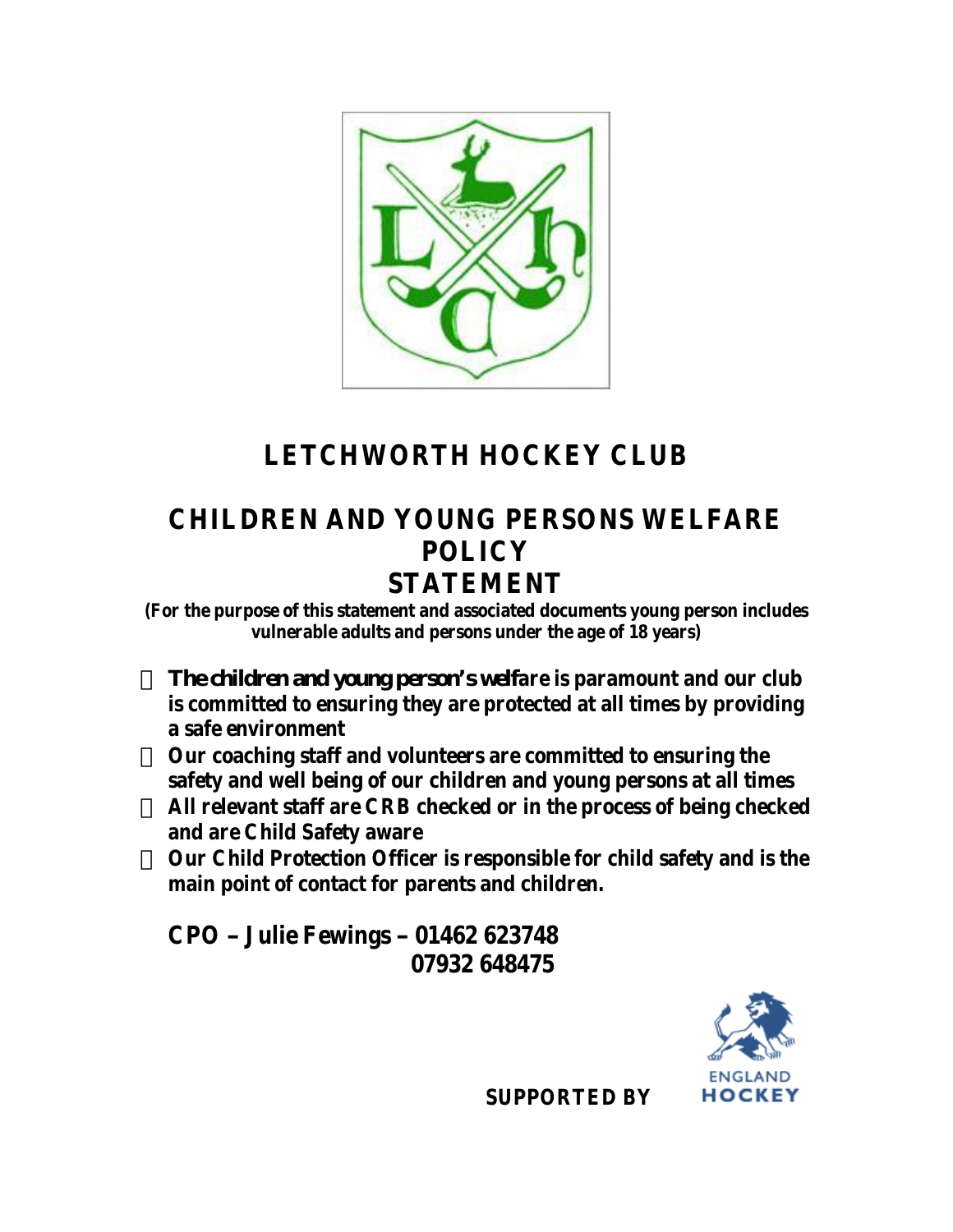

### **LETCHWORTH HOCKEY CLUB**

## **CHILD PROTECTION POLICY**

**Letchworth Hockey Club is committed to creating and maintaining the safest possible environment for children and young people.**

**We do this by:**

**Recognising that all children have the right to freedom from abuse**

**Ensuring that all our staff and volunteers are carefully selected and accept responsibility for helping to prevent abuse of children in their care**

**Responding swiftly and appropriately to all allegations of abuse, and providing parents and children with the opportunity to voice any concerns they may have**

**Appointing a Child Protection Officer who will take specific responsibility for child safety and act as the main point of contact for parents, children and outside agencies**

**Reviewing the effectiveness of our Child Protection Policy and activities annually**

**Our Child Protection Officer is**

 **Julie Fewings contact 07932648475**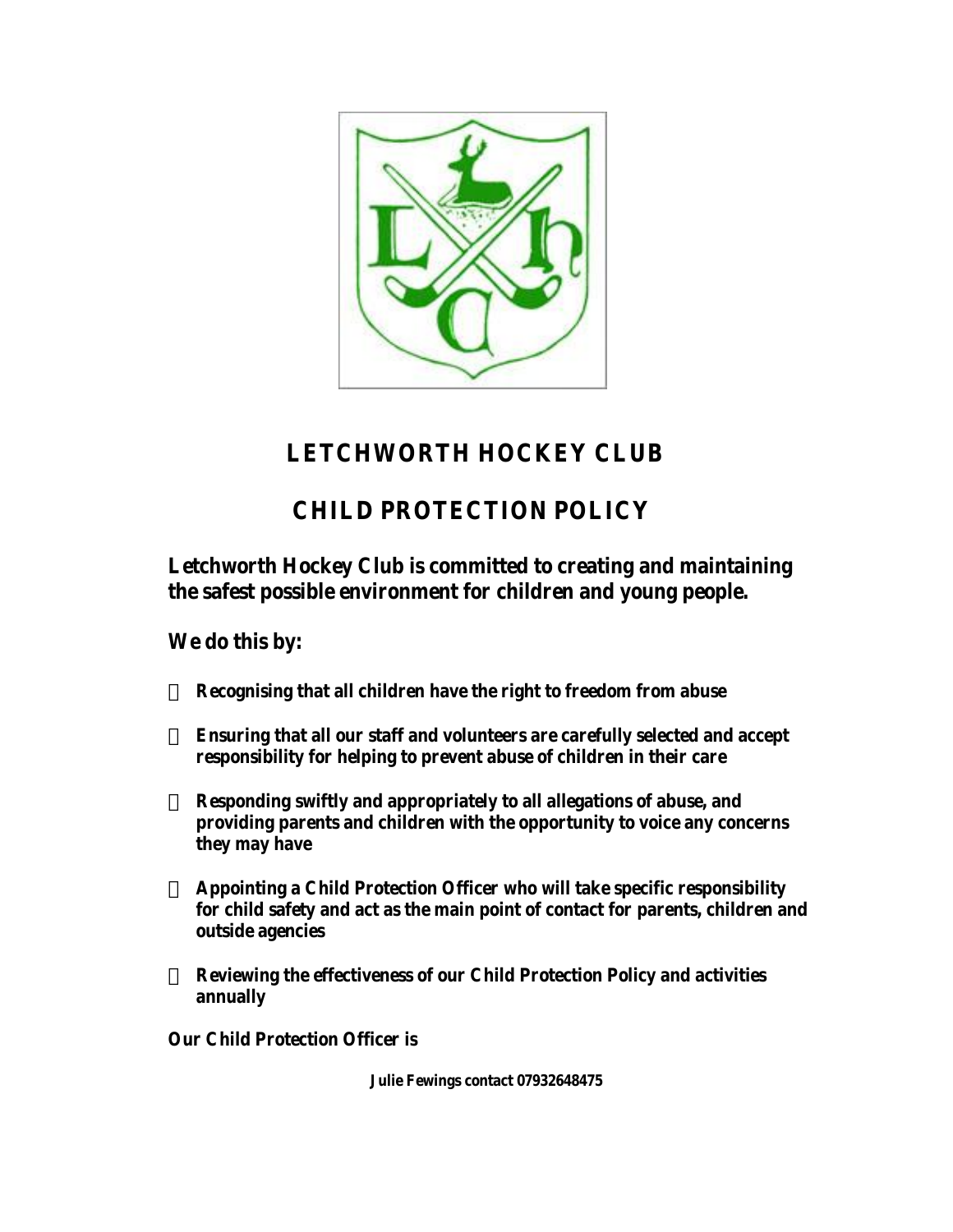#### **S T A F F A N D V O L U N T E E R S ' D E C L A R A T IO N**

**I understand the nature of my role and responsibilities at**

#### **LETCHWORTH HOCKEY CLUB**

I con firm that I have received a copy of the Staff N olunteers' guide and **understand the guidelines for safeguarding children. I accept responsibility to care for the children and young people with whom I come into contact.**

**N A M E … … … … … … … … … … … … … … … … … .**

**S IG N A T U R E … … … … … … … … … … … … … … … … …**

**D A T E … … … … … … … … … … … … … … … … …**